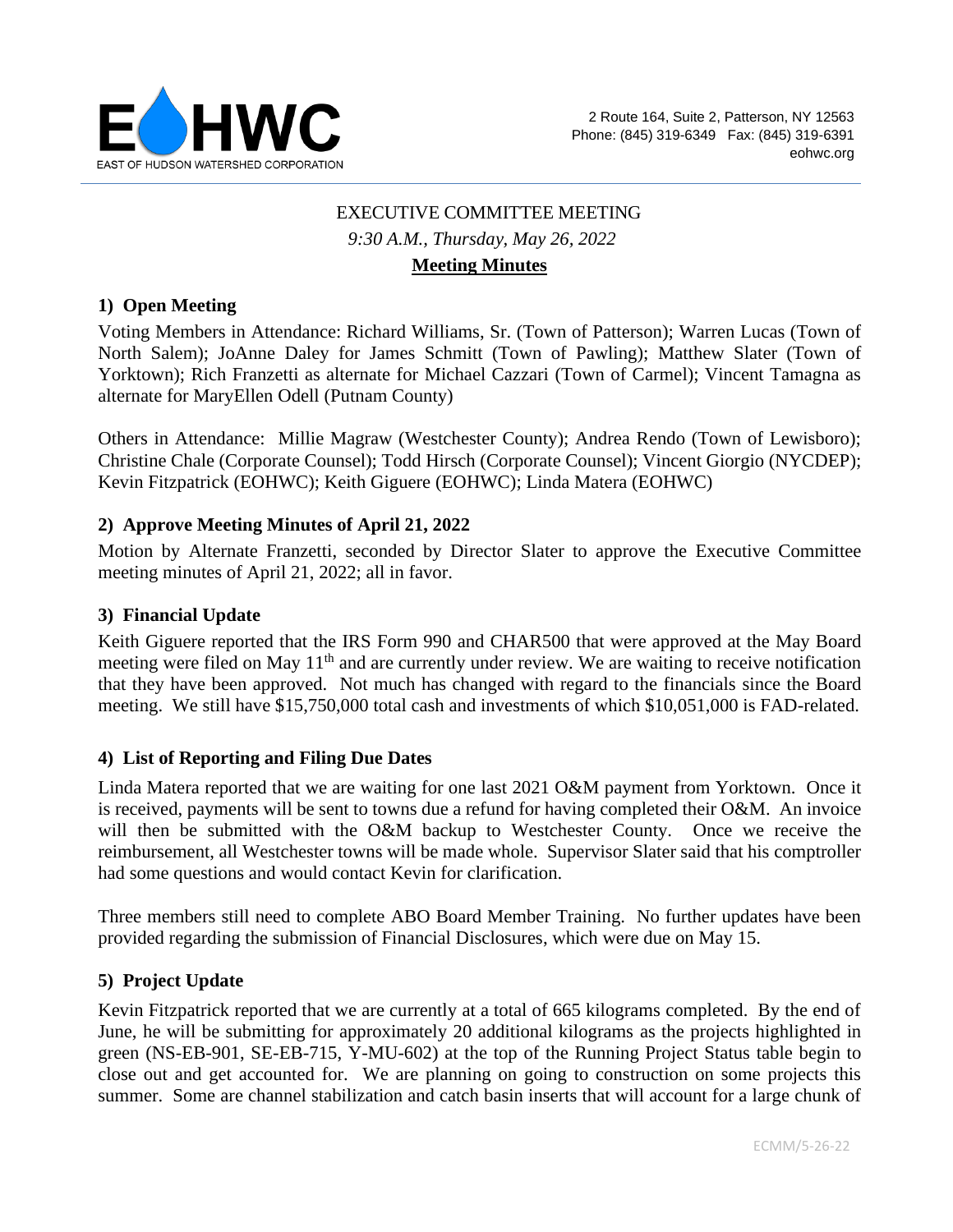kilogram reduction for the remainder of the year. They will include NewC-NCR-801, NS-MU-601, S-AM-1015 and S-CF-901. It will be heavy on non-FAD projects but are ready to go forward. With regard to NewC-NCR-801, we are waiting for the New York City Department of Environmental Protection (NYCDEP) Land Use Permit in order to move forward with construction and move forward with the town. Kevin invited questions.

### **6) Public Hearing for Videoconference**

At 9:45 a.m., Director Williams announced that since the Corporation noticed a Public Hearing regarding Videoconferencing would open at 9:45 a.m., he would deviate from the agenda to address agenda item 9b. Christine Chale read the Public Hearing aloud.

**PLEASE TAKE NOTICE** that a public hearing will be held by the Executive Committee of the East of Hudson Watershed Corporation on May 26, 2022 at 9:45 A.M. local time, to hear all interested persons on a proposal to permit the use of videoconferencing for the East of Hudson Watershed Corporation board and its board committees to the extent permitted by the Open Meetings Law, as amended by Chapter. 56 of the NY Laws of 2022.

The proposed action is best described as a local legislative decision concerning routine administration and management under the State Environmental Quality Review Act ("SEQRA").

**PLEASE TAKE FURTHER NOTICE** that copies of said proposal are available for review at the offices of the East of Hudson Watershed Corporation, 2 Route164, Suite 2, Patterson, NY 12563 and on the EOHWC website at [https://www.eohwc.org.](https://www.eohwc.org/)

Pursuant to NY Laws of 2022 Chapter 56 and Executive Order 11, as amended, the hearing will be held via teleconference or video conference. Please refer to the meeting agenda to be posted on the EOHWC website at [https://www.eohwc.org.](https://www.eohwc.org/) All interested persons will be given an opportunity to be heard. Interested persons may register in advance to participate remotely via Zoom. To register, please send your email, name and telephone number to [linda@eohwc.org](mailto:linda@eohwc.org) by noon on the business day prior to the date of the hearing.

All reasonable accommodations will be made for persons with disabilities. In such a case, please notify the contact above in advance or by phone to 845.319.6349 so that arrangements can be made.

By order of the Board of Directors of the EOHWC, dated May 10, 2022.

JoAnne Daley, Secretary, EOHWC

Director Williams asked if anyone had comments they wished to make on the policy. Hearing no comments, a motion was made to close the Public Hearing. Motion by Alternate Tamagna, seconded by Alternate Franzetti to close the Public Hearing regarding Videoconferencing; all in favor.

## **7) Approval of Change Orders**

## **a. Scolpino Park/SE-EB-715**

Kevin reported that they are getting ready to close out the Scolpino Park project. The first change order for discussion is a deduction and field adjustments. There are multiple pieces that are coming off the contract including electrical work, rock removal and bog turtle fencing. The additional pieces that were added during construction were the manipulation of the catch basin on site for approximately \$525 to adjust the frame and grate and to make sure the incoming pipe that entered the existing drainage structure was able to stay secure. Once it was opened, we found out that it was in a bit of rough shape and needed a bit of brick work and stabilization. The asphalt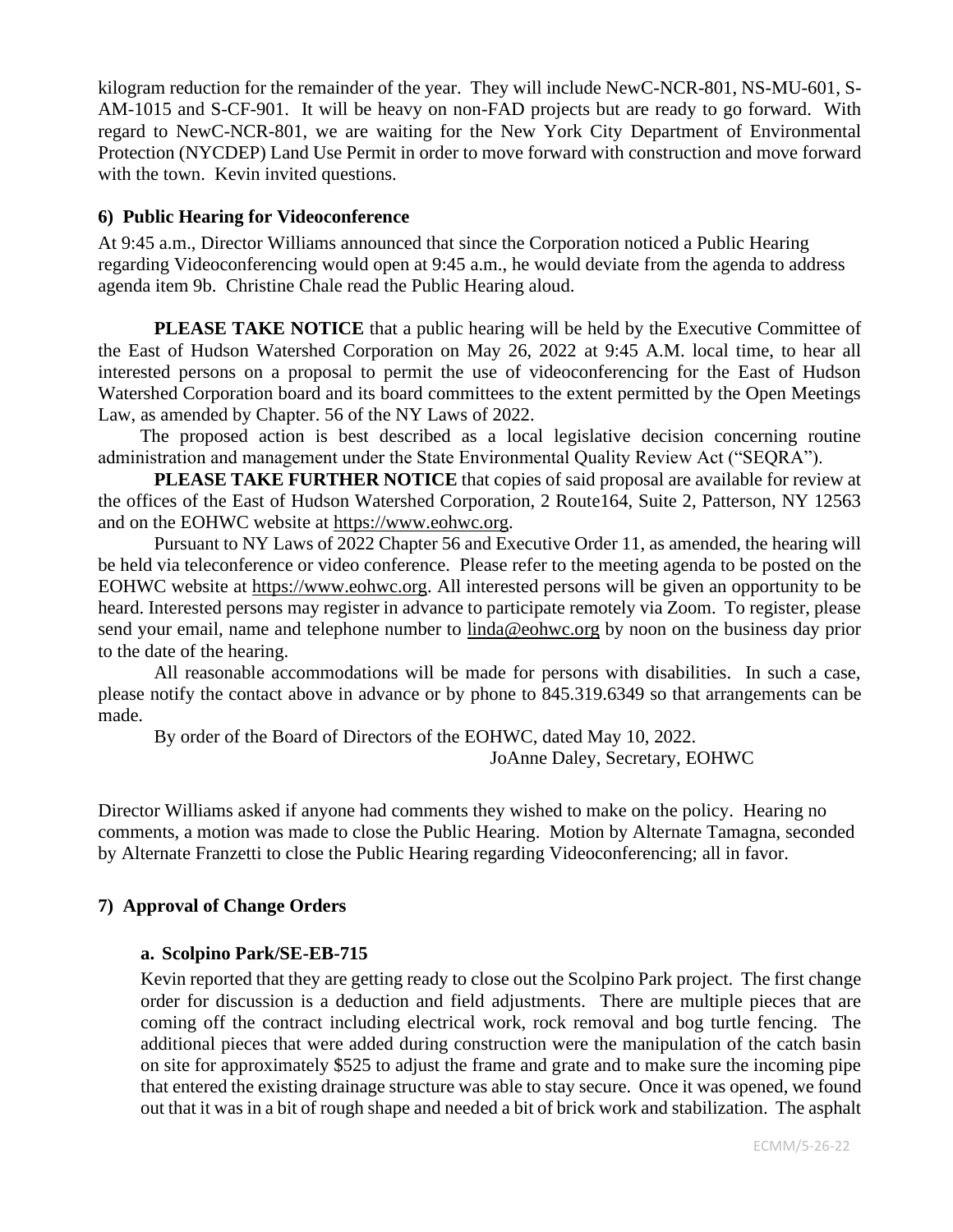curbing that was installed along the edge of the porous pavement was put in because we found the existing curb line was compromised entirely and would create a situation where the water would have seeped through and underneath the existing sidewalk and create potholes. A tree replacement was added to address the 5 adult crab apple trees that were removed in order to install the bioretention area and we replaced that with another 2 trees in another location. The full reduction of the contract is \$24,182.40, creating a positive effect on the efficiency. The original efficiency was \$80,000 per kilogram. With the reduction it was adjusted to \$75,000 per kilogram.

Motion by Director Lucas, seconded by Alternate Franzetti to approve change order #1 submitted by Yonkers Excavating for a reduction of \$24,182.40 for SE-EB-715 to decrease the construction cost from \$401,237.00 to \$377,054.60.

 **WHEREAS**, Yonkers Excavating submitted change order request Number 1 dated 5/11/22 for a reduction of \$24,182.40 for SE-EB-715 in the Years 6-10 retrofit plan; and

 **WHEREAS**, SE-EB-715 is located on property of Scolpino Park in the Town of Southeast and consists of installation of pervious pavement and bio-infiltration; and

 **WHEREAS**, the proposed change order request is to address agreed upon field adjustments and contract deductions.

 **WHEREAS**, this change order, if approved, would decrease the construction cost from \$401,237.00 to \$377,054.60 and would have an updated efficiency of approximately \$75,000/kg with an estimated phosphorus reduction of 4.58 kg/year.

 **NOW THEREFORE IT IS HEREBY RESOLVED**, by the Executive Committee of the Board of Directors of the East of Hudson Watershed Corporation that it approves the change order request from Yonkers Excavating Corporation dated 5/11/22 for a reduction of \$24,182.40 for SE-EB-715 decreasing the construction cost from \$401,237.00 to \$377,054.60.

Motion passed; all in favor. R-0536-06

# **b. Courtmel Road/NewC-NCR-801**

Kevin presented a design change order submitted by Hudson Engineering and Consulting for NewC-NCR-801 in the amount of \$4,005 to account for a NYCDEP requested landscaping plan that got added on to the contract once the project was started. The original intention was to install the project in the existing right of way within NYCDEP property. The NYCDEP's engineering and regulatory division elected not to go with that after we had moved forward with the design services and instead, requested we get a Land Use Permit and expand our design area so the landscape plan was not accounted for at the beginning of design services. Director Lucas asked for clarification from Kevin. Kevin explained that the project contains two municipal outfalls which were originally discharging into NYCDEP property along an easement that the Town of New Castle has. The original intention was to continue piping those outfalls down to the Kisco River. Once we reached about 30% engineering, the NYCDEP changed their perspective and chose instead just to have stabilized channels instead of piping the outfalls all the way down. Had we piped, we would not have had a landscaping plan in place. Originally, there was not a Land Use Permit. At 30% design the NYCDEP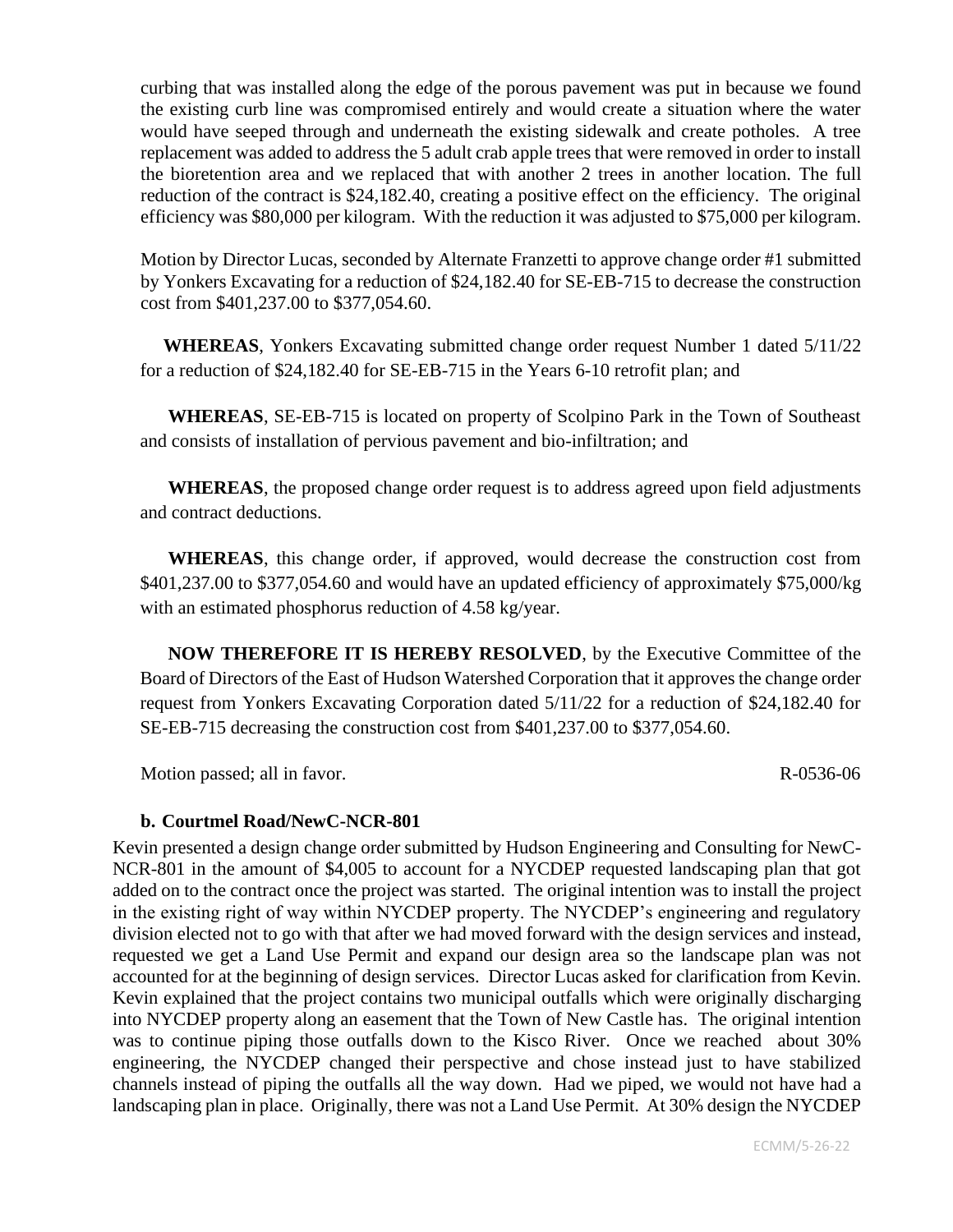required us to get the Land Use Permit. There is no cost for the Land Use Permit because it falls under the circumstance where channel stabilization doesn't carry the \$2,500 charge annually. There will be an agreement in place to make sure the maintenance is being carried out but there will not be a charge for the Land Use Permit.

Motion by Alternate Franzetti, seconded by Director Lucas to approve change order #1 submitted by Hudson Engineering and Consulting for an increase of \$4,005 for NewC-NCR-801, increasing the engineering cost from \$44,800 to \$48,805.

 **WHEREAS**, Hudson Engineering & Consulting, P.C. submitted change order request Number 1 dated 4/21/22 for an additional \$4,005 for NewC-NCR-801 in project group 2019-02 of the Years 6- 10 MS4 regional plan; and

 **WHEREAS**, NewC-NCR-801 is located on Courtmel Road in the Town of New Castle and consists of providing design and construction administration for the installation channel stabilization and catch basin inserts; and

 **WHEREAS**, the proposed change order request is for Hudson Engineering & Consulting, P.C. to address costs incurred by Hudson Engineering & Consulting, P.C. regarding design charges for incurred overages in the pursuit of a NYCDEP Land Use Permit as an addition to the original scope of work; and

 **WHEREAS**, this change order, if approved, would increase the design cost from \$44,800 to \$48,805 and would have an updated efficiency of approximately \$35,000/kg with an estimated phosphorus reduction of 22.67 kg/year.

 **NOW THEREFORE IT IS HEREBY RESOLVED**, by the Executive Committee of the Board of Directors of the East of Hudson Watershed Corporation that it approves the change order request from Hudson Engineering & Consulting, P.C. dated 4/21/22 for an additional \$4,005 for NewC-NCR-801 increasing the design cost from \$44,800 to \$48,805.

Motion passed; all in favor. R-0526-07

## **8) Award Solicitation 2022-01**

Director Williams recused himself from consideration of this agenda item due to his family relationship with a member of one of the responding firms and turned the meeting over to Director Slater. Director Slater proceeding with consideration of the award of Solicitation 2022-01. Kevin said that the Solicitation is for 3 separate projects: PC-MB-1000, L-MU-1017 and L-CR-1001. All three projects involve bioinfiltration which is essentially biorentention but we get additional credit using green infrastructure. As proposed, all projects should get 100% reduction and provide great value in each location. Insite Engineering came in as low bidder on all three projects. The Review Committee looked over all of the proposals for all criteria as dictated in the Project Selection Policy and have elected to move forward with Insite Engineering for all three projects.

Motion by Director Lucas, seconded by Alternate Franzetti to approve the award for design services for Solicitation 2022-01 for stormwater retrofit project PC-MB-1000.

**WHEREAS**, the proposed stormwater retrofit project known as PC-MB-1000 is located at John Simpson Road in the Town of Southeast on Putnam County property in project group 2022-01 and is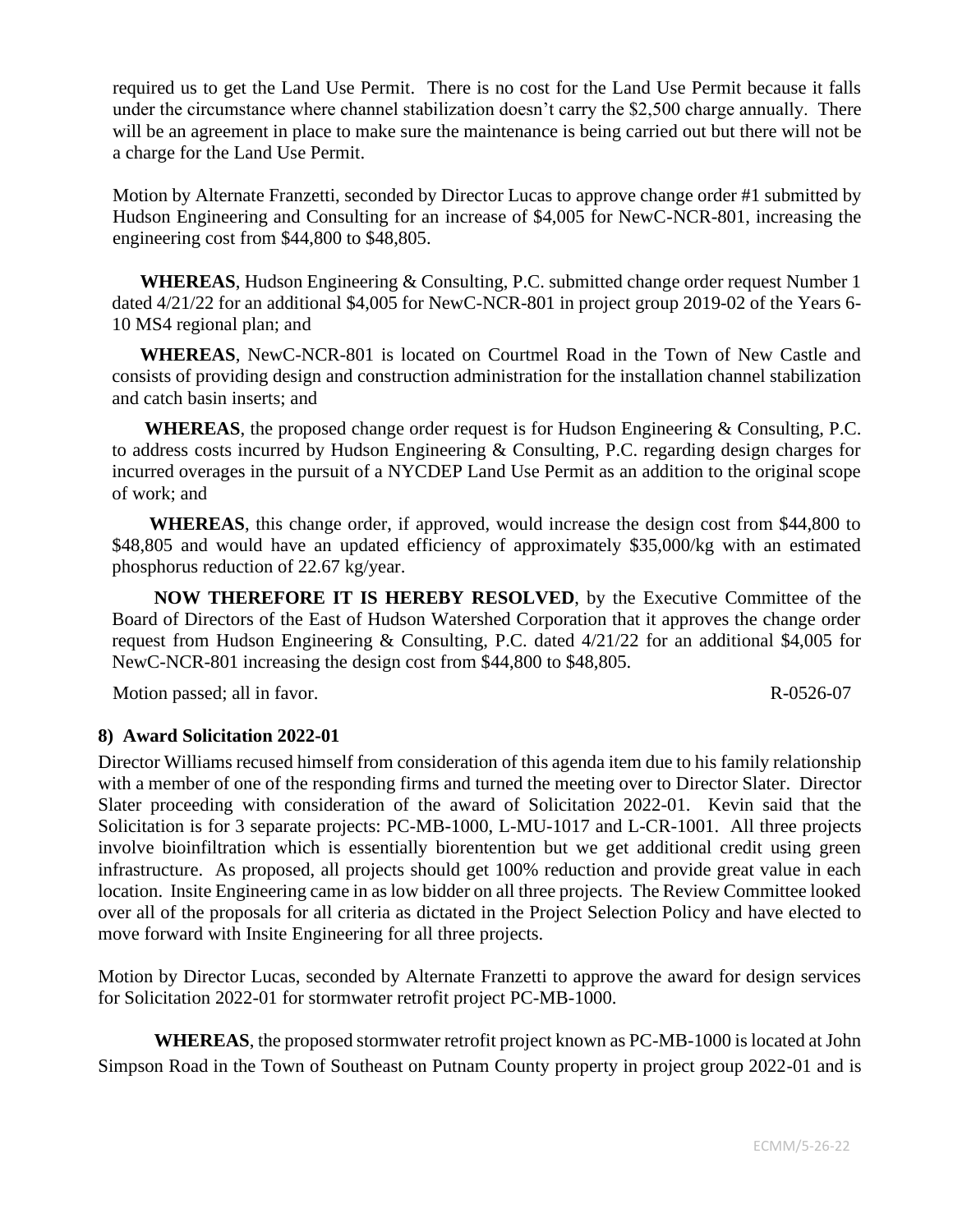included in the Years 6-10 MS4 Regional Plan approved by the NYS Department of Environmental Conservation; and

**WHEREAS**, the work consists of providing design and construction administration services for installation of a tied bio-infiltration system along county-owned property in the Town of Southeast with an estimated phosphorus reduction of 7.72 kg/yr. and estimated efficiency of \$15,000/kg; and

**WHEREAS**, a Request for Proposals was advertised and four (3) proposals were received at the East of Hudson Watershed Corporation offices on May 5, 2022; and

**WHEREAS**, the Review Committee of the EOHWC has reviewed all proposals according to the requirements set forth in the EOHWC Procurement Policy and found the proposal of best value based upon stormwater retrofit experience to have been submitted by Insite Engineering, Surveying and Landscape Architecture, P.C. in the amount of \$40,000 for PC-MB-1000; and

**WHEREAS**, EOHWC contacted the references for Insite Engineering, Surveying and Landscape Architecture, P.C. and contacted Insite Engineering, Surveying and Landscape Architecture, P.C. directly and was assured that they can complete the project for the amount proposed; and

**WHEREAS**, the EOHWC Review Committee has recommended that the corporation accept Insite Engineering, Surveying and Landscape Architecture, P.C. as best value proposer for the project and proceed with the contract pending submission of all necessary documents per the EOHWC Procurement Policy; and

**NOW THEREFORE IT IS HEREBY RESOLVED**, by the Executive Committee of the Board of Directors that it accepts Insite Engineering, Surveying and Landscape Architecture, P.C. as best value proposer for the design of the project for PC-MB-1000, and authorizes the President or Vice President of the Corporation to execute the design contract with Insite Engineering, Surveying and Landscape Architecture, P.C. subject to the following conditions:

- 1. Submission of insurance by the engineer as required by the design contract;
- 2. Review of the design contract by the Corporation's Counsel.

Motion passed; all in favor (with Director Williams recused). R-0526-02

Motion by Director Lucas, seconded by Alternate Franzetti to approve the award for design services for Solicitation 2022-01 for stormwater retrofit project L-MU-1017.

 **WHEREAS**, the proposed stormwater retrofit project known as L-MU-1017 is located at Upper Lake Shore Drive in the Town of Lewisboro on private property in project group 2022-01 and is included in the Years 6-10 MS4 Regional Plan approved by the NYS Department of Environmental Conservation; and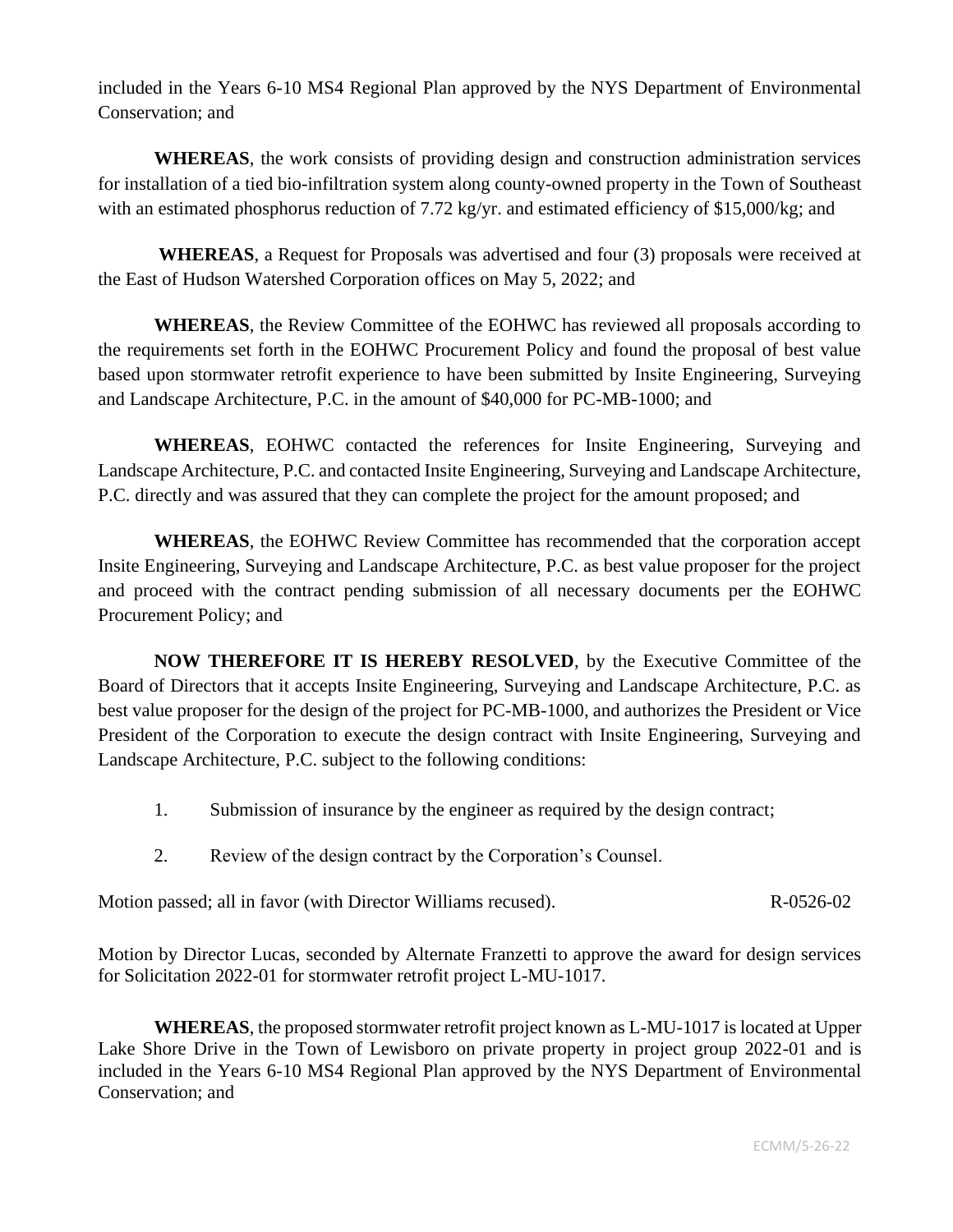**WHEREAS**, the work consists of providing design and construction administration services for installation of a tied bioinfiltration system within the existing drainage easement along Lake Katonah in the Town of Lewisboro with an estimated phosphorus reduction of 7.1 kg/yr. and estimated efficiency of \$20,000/kg; and

**WHEREAS**, a Request for Proposals was advertised and four (3) proposals were received at the East of Hudson Watershed Corporation offices on May 5, 2022; and

**WHEREAS**, the Review Committee of the EOHWC has reviewed all proposals according to the requirements set forth in the EOHWC Procurement Policy and found the proposal of best value based upon stormwater retrofit experience to have been submitted by Insite Engineering, Surveying and Landscape Architecture, P.C. in the amount of \$41,000 for L-MU-1017; and

**WHEREAS**, EOHWC contacted the references for Insite Engineering, Surveying and Landscape Architecture, P.C. and contacted Insite Engineering, Surveying and Landscape Architecture, P.C. directly and was assured that they can complete the project for the amount proposed; and

**WHEREAS**, the EOHWC Review Committee has recommended that the corporation accept Insite Engineering, Surveying and Landscape Architecture, P.C. as best value proposer for the project and proceed with the contract pending submission of all necessary documents per the EOHWC Procurement Policy; and

**NOW THEREFORE IT IS HEREBY RESOLVED**, by the Executive Committee of the Board of Directors that it accepts Insite Engineering, Surveying and Landscape Architecture, P.C. as best value proposer for the design of the project for L-MU-1017, and authorizes the President or Vice President of the Corporation to execute the design contract with Insite Engineering, Surveying and Landscape Architecture, P.C. subject to the following conditions:

- 1. Submission of insurance by the engineer as required by the design contract;
- 2. Review of the design contract by the Corporation's Counsel.

Motion passed; all in favor (with Director Williams recused).. R-0526-03

Motion by Director Lucas, seconded by Alternate Franzetti to approve the award for design services for Solicitation 2022-01 for stormwater retrofit project L-CR-1001.

**WHEREAS**, the proposed stormwater retrofit project known as L-CR-1001 is located at Perch Bay Road in the Town of Lewisboro on private and municipal property in project group 2022-01 and is included in the Years 6-10 MS4 Regional Plan approved by the NYS Department of Environmental Conservation; and

**WHEREAS**, the work consists of providing design and construction administration services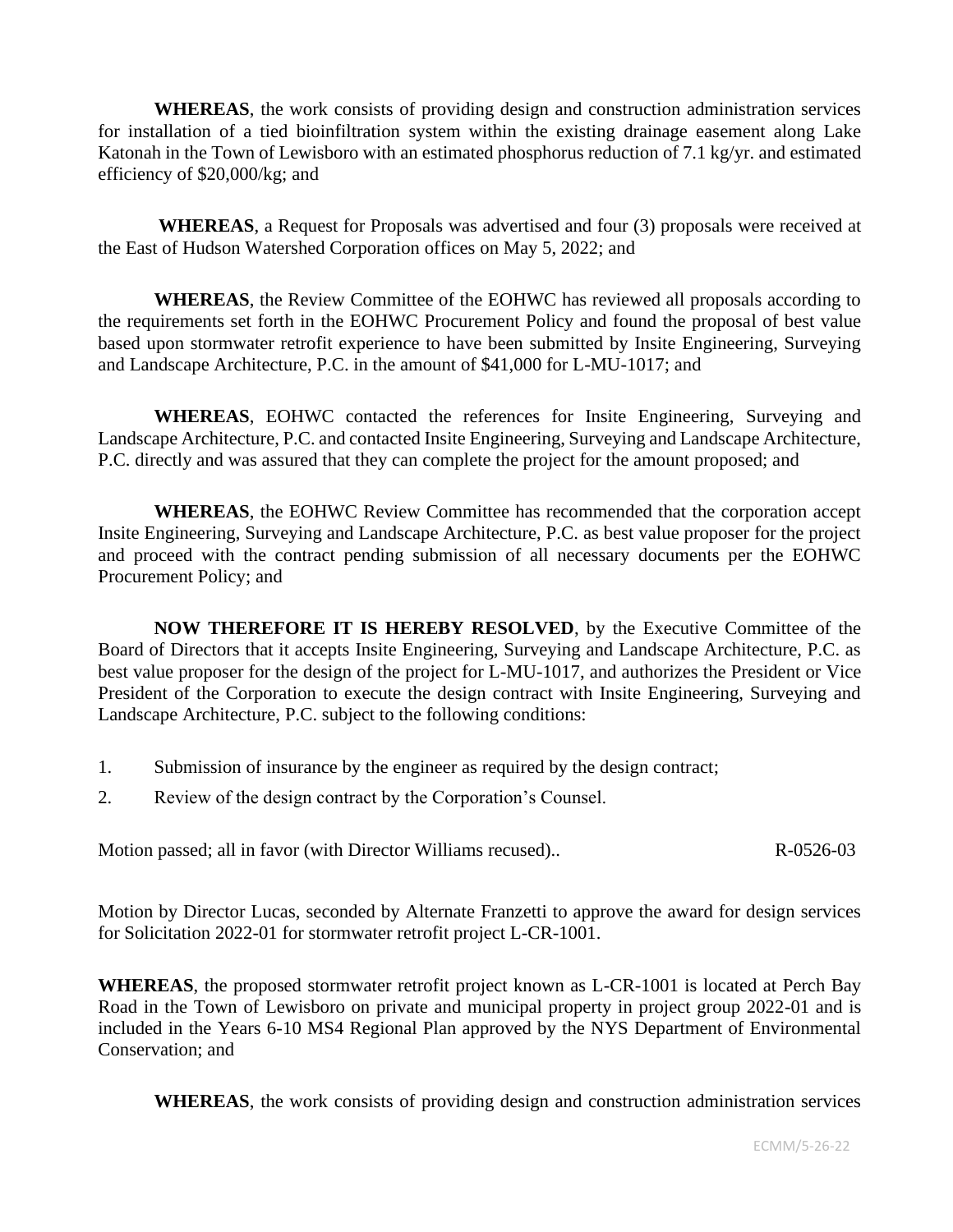for installation of a tied bioinfiltration system within the Lewisboro right-of-way on Perch Bay Road, and another along the entrance driveway to the Waccabuc Country Club-Beach Club in the Town of Lewisboro with an estimated phosphorus reduction of 2.58 kg/yr. and estimated efficiency of \$35,000/kg; and

**WHEREAS**, a Request for Proposals was advertised and four (3) proposals were received at the East of Hudson Watershed Corporation offices on May 5, 2022; and

**WHEREAS**, the Review Committee of the EOHWC has reviewed all proposals according to the requirements set forth in the EOHWC Procurement Policy and found the proposal of best value based upon stormwater retrofit experience to have been submitted by Insite Engineering, Surveying and Landscape Architecture, P.C. in the amount of \$36,000 for L-CR-1001; and

**WHEREAS**, EOHWC contacted the references for Insite Engineering, Surveying and Landscape Architecture, P.C. and contacted Insite Engineering, Surveying and Landscape Architecture, P.C. directly and was assured that they can complete the project for the amount proposed; and

**WHEREAS**, the EOHWC Review Committee has recommended that the corporation accept Insite Engineering, Surveying and Landscape Architecture, P.C. as best value proposer for the project and proceed with the contract pending submission of all necessary documents per the EOHWC Procurement Policy; and

**NOW THEREFORE IT IS HEREBY RESOLVED**, by the Executive Committee of the Board of Directors that it accepts Insite Engineering, Surveying and Landscape Architecture, P.C. as best value proposer for the design of the project for L-CR-1001, and authorizes the President or Vice President of the Corporation to execute the design contract with Insite Engineering, Surveying and Landscape Architecture, P.C. subject to the following conditions:

- 1. Submission of insurance by the engineer as required by the design contract;
- 2. Review of the design contract by the Corporation's Counsel.

Motion passed; all in favor (with Director Williams recused). R-0526-04

### **Director Williams returned to the meeting and resumed the chair.**

### **9) Installation Agreement Approval-Keeler Lane/NS-MU-601**

Kevin explained that we are looking to authorize the president to enter into an installation agreement with private property owners for the Keeler Lane project in North Salem (NS-MU-601). It's a longrunning channel stabilization through two separate lots. Counsel asked that two items are addressed which had been added to our installation agreements after we began consideration of this project, one of which was the hazardous material addition which has come up in recent months for discussion. The second item was the language for mortgage subordination which had been excluded from the agreement. The installation agreement has gone through legal review on their ends and has been long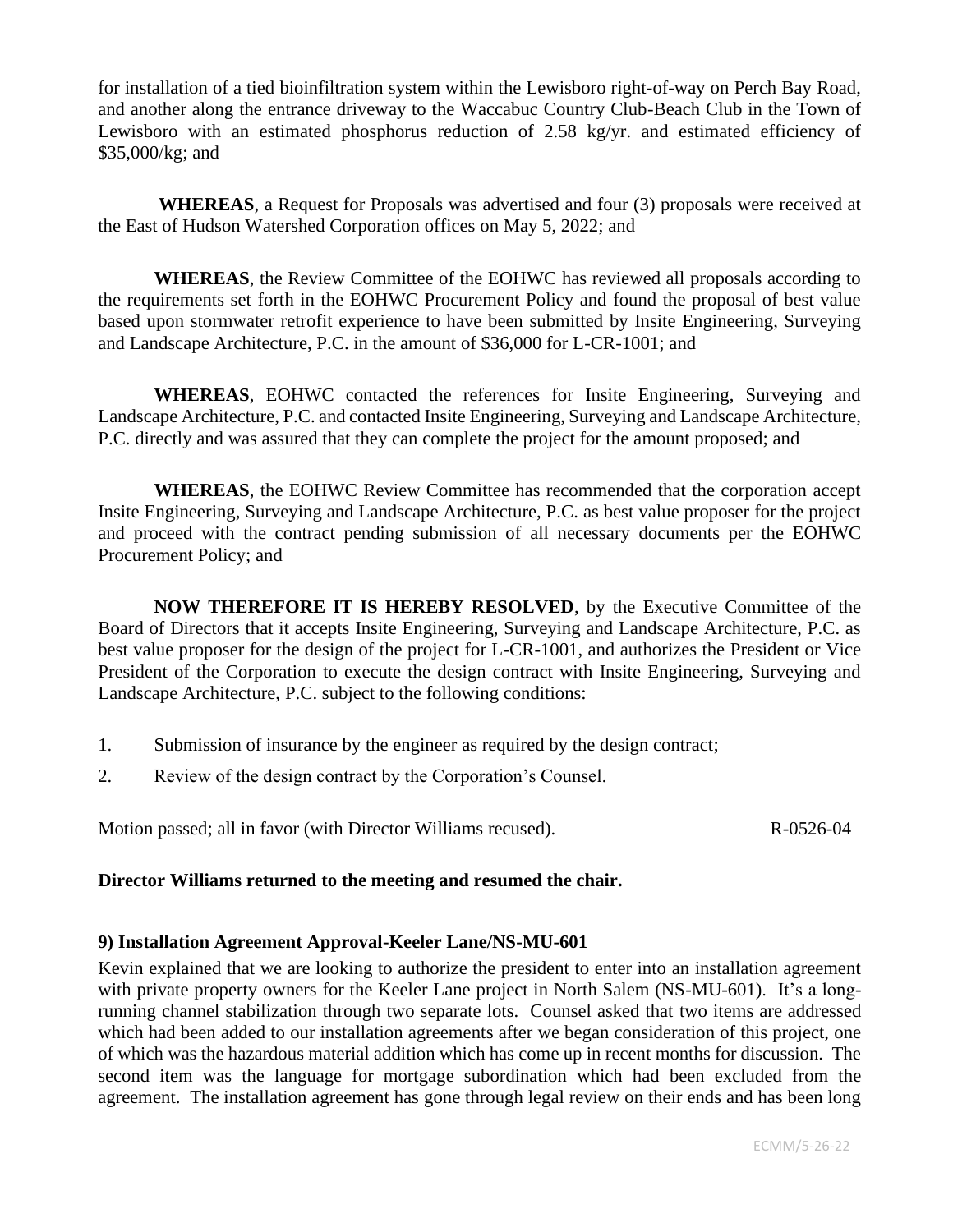running over multiple years of review and now we are finally at the conclusion. Kevin's recommendation at this time, given the requirements of this project is that we move forward without hazardous material language given the nature of this channel stabilization and without the mortgage subordination. Director Lucas added that he is very familiar with the property and is confident that there are no hazardous materials buried on site. He thanked Kevin for the time he spent working on this project over the years. Kevin added that in both cases, these are municipal discharge channels that are in place. The one located at Snow Hill Farm is along the property used to be pumped before it was a channel, so we know there is nothing in there, with the exception of some sediment that's been deposited from uphill on the slope. The project at the top, which is the Morris property, is an existing channel along the property line. At the time we had this discussion was a few years ago at an Executive Committee meeting. We decided not to move forward with the subordination of the mortgage because it is a drainage channel. The town has certain rights to be able to access the drainage channel and it isn't a situation where somebody can try to come in and get rid of our retrofit. It is going to have to stay on site in perpetuity to make sure the water passes through the project site. That was the original reasoning for the mortgage issue at the top of hill. In addition to what Director Lucas was touching on earlier, we didn't want to go back to all the individual banks to renegotiate and provide necessary documentation at that time. Director Williams asked if the agreements were easements to access the property. Kevin said they are and that the town of North Salem would be responsible for the maintenance.

Motion by Alternate Franzetti, seconded by Director Slater to approve the proposed installation agreement for NS-MU-601 located at Keeler Lane in the Town of North Salem.

**WHEREAS**, EOHWC is assisting its member municipalities, of which the Town of North Salem (the "Municipality") is one, in complying with the New York State Department of Environmental Conservation ("NYSDEC") Municipal Separate Storm Sewer Systems Permit effective May 1, 2010 ("MS4 Permit") by the design and installation of stormwater retrofit projects approved by NYSDEC; and

**WHEREAS**, Janet C. Olshansky is the owner of certain property known as 154 Keeler Lane, North Salem, New York 10560, Tax Lot 36.-1705-54; and

**WHEREAS**, Mrs. Mary Russell and James O'Donohue, as Trustees of the O'Donohue Family Property Trust, are the owners of certain property known as 91 Keeler Lane, North Salem, New York 10560, Tax Lot 36.-1704-22; and

**WHEREAS**, EOHWC is considering undertaking a stormwater retrofit project involving the stabilization of a heavily eroded channel in the Municipality, including re-grading of channel banks (the "Project") on the Owners' respective properties located at 91 Keeler Lane and 154 Keeler Lane (collectively, the "Property"); and

**WHEREAS**, the EOHWC, Municipality, and the Owners of the Property wish to enter into two separate agreements regarding the installation of the Project at the Property, one agreement for 91 Keeler Lane and one agreement for 154 Keeler Lane (the "Installation Agreements") and EOHWC has received drafts of said Installation Agreements, copies of which are on file with the office of EOHWC; and

**WHEREAS**, the EOHWC Executive Committee has considered the proposed Installation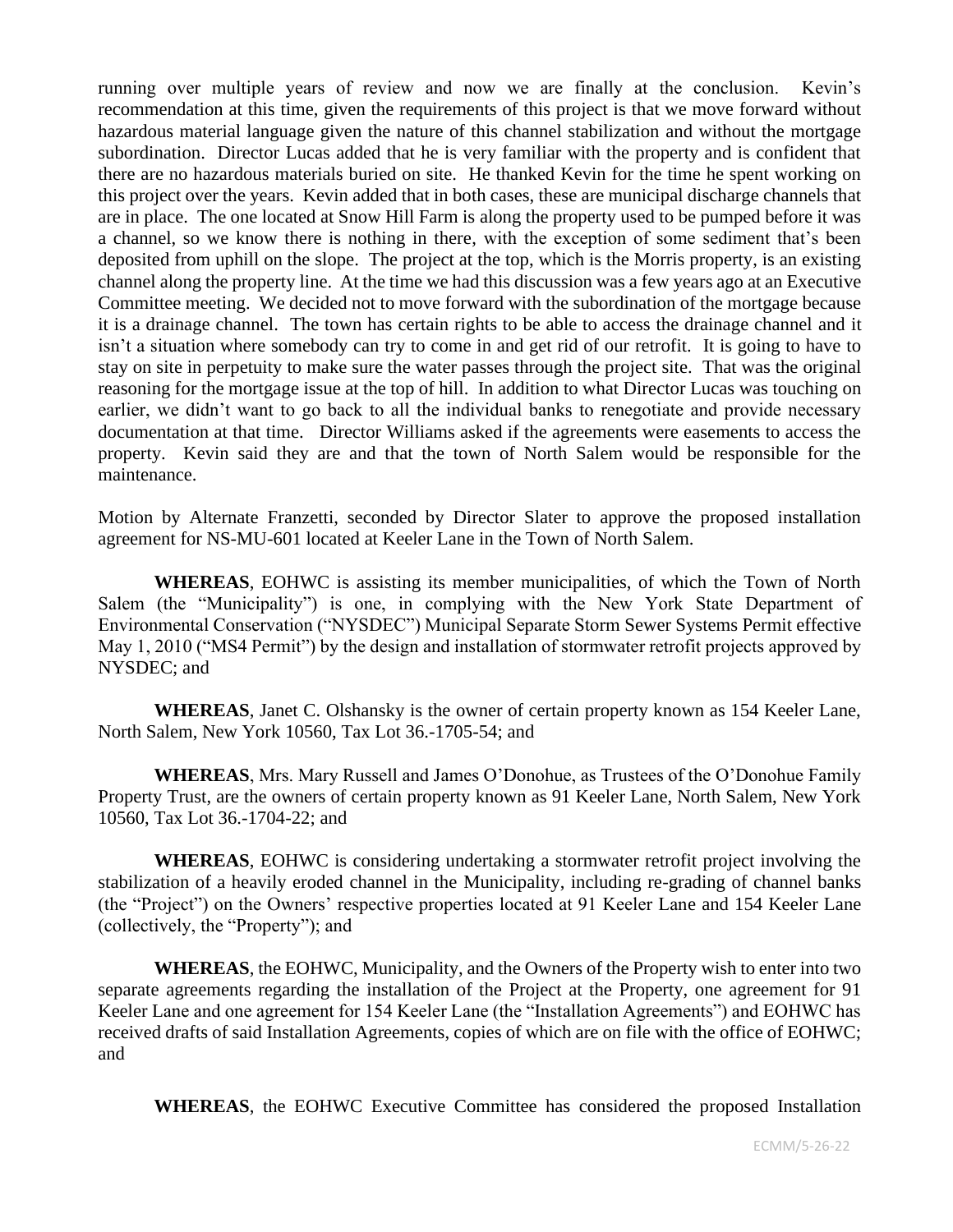Agreements and all other relevant information and believes that entering into the Installation Agreements is in the best interests of the Corporation; and

**WHEREAS**, on May 28, 2020, by Resolution No. R-0528-05, the EOHWC Executive Committee reviewed the Short Environmental Assessment Form dated May 28, 2020 and all relevant environmental information related to the Project and resolved that the Project would not have an adverse impact on the environment and that a draft environmental impact statement would not be prepared.

**NOW THEREFORE IT IS HEREBY RESOLVED**, by the Executive Committee of EOHWC as follows:

- 1. Pursuant to Resolution No. R-0924-02 amending the Project Selection Policy, taking into account the facts and circumstances of the project, the recommendation of the Director of Engineering, and the efficiency of the project, the Executive Committee hereby determines that the mortgage or other liens affecting the subject Property are not required to be subordinated.
- 2. The execution and delivery of the Installation Agreements are hereby approved. The President of the EOHWC is hereby authorized to execute and deliver the Installation Agreements on behalf of the EOHWC, in substantially the form on file in the offices of the EOHWC, with such changes as may be approved by the party executing the same on behalf of the EOHWC.

The officers, employees and agents of the EOHWC are hereby authorized and directed for and in the name and on behalf of the EOHWC to do all acts and things as may be necessary or, in the opinion of the officer, employee or agent acting, desirable and proper to effect the purposes of the foregoing resolution.

Motion passed; all in favor. R-0526-05

## **10) O&M Program Update**

The O&M update was addressed during the item on reporting dates.

## **11) Open Meetings Law Videoconferencing Procedures**

Christine Chale explained that the Open Meetings Law regarding videoconferencing was discussed at length at last month's Board meeting. The policy is being adopted pursuant to a special law that provides for videoconferencing procedures when the Covid period of Executive Orders ends which is currently June  $14<sup>th</sup>$ . In the case that it is not extended, the only continuing ability to join a meeting where you do not have the right of the public to be at the locations where you're at is pursuant to this new authorization. The Public Hearing had to be held and a procedure had to be adopted to authorize the use of this videoconferencing with "extraordinary circumstances" where the public is not allowed to be with someone at a location where they are at under these circumstances. We've proposed specific procedures to be adopted by the Executive Committee pursuant to the authorization of the Board to carry out those meetings. Director Williams said that even if we adopt this, he is presuming that the next meeting will have to be held at the East of Hudson Watershed Corporation office in Patterson. Christine said the last line of the latest version of the policy will need to be edited regarding continuation of the Covid emergency because after some further conversations with the Committee on Open Government (COOG), we would have that line say that public bodies may continue to conduct meetings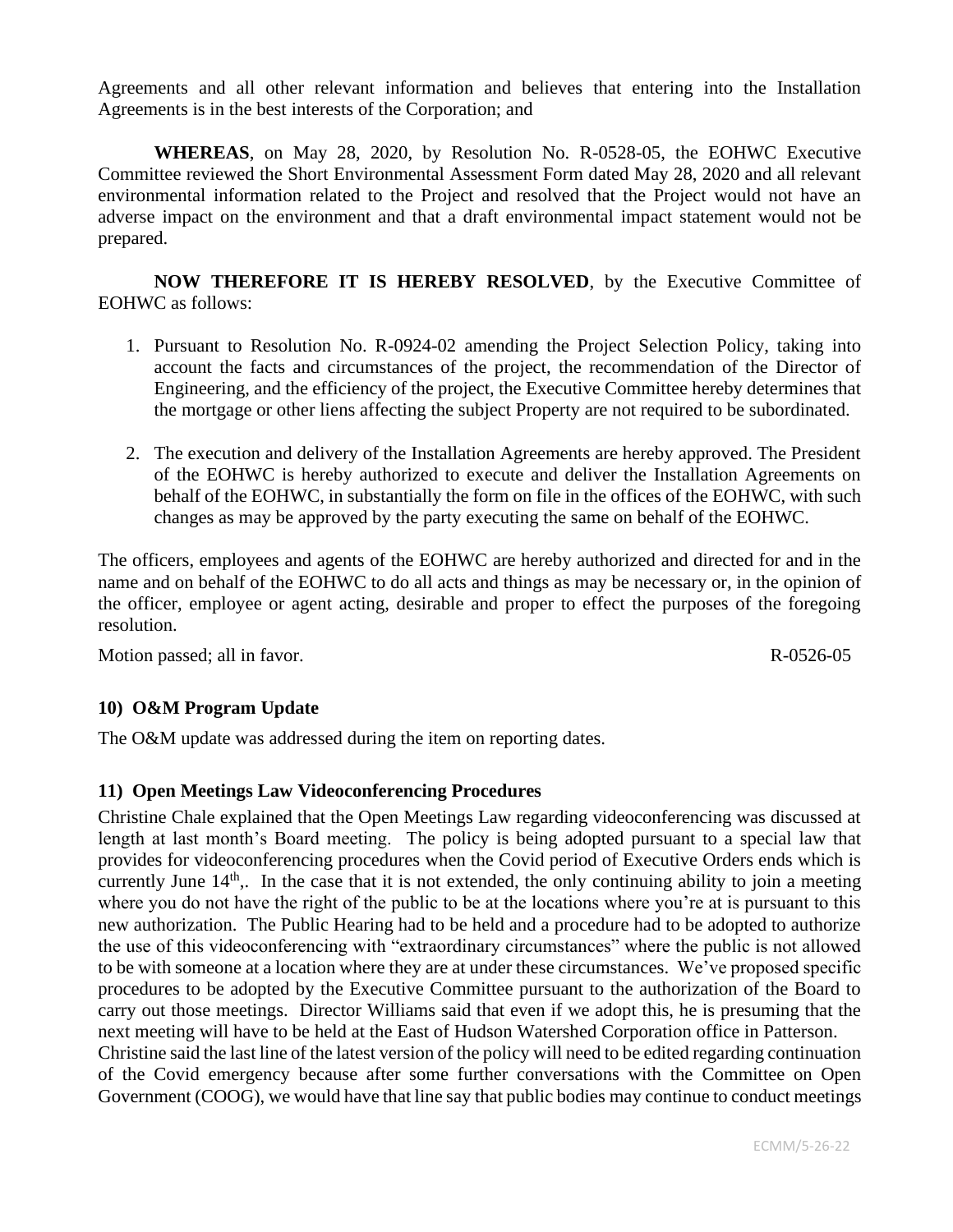following the remote meetings procedure that was authorized pursuant to Executive Order No. 11 and Chapter 1 of the Laws of 2022 during the Covid pandemic. To the extent that the Governor continues to authorize any extensions past June  $14<sup>th</sup>$ , meetings could continue to be held under the old rules. One of the differences in the old rules to the new rules is that under the new rules, you are all on video so that you can see and hear one another.

Motion by Alternate Franzetti, seconded by Director Slater to approve the policy regarding meetings held by videoconference as amended by Christine Chale.

**WHEREAS**, Chapter 56 of the Laws of 2022 amended the Open Meetings Law to authorize the continued use of videoconferencing to conduct public meetings subject to certain conditions set forth therein; and

 **WHEREAS**, pursuant to authorization of the Board of Directors, the Executive Committee held a public hearing on May 26, 2022 at 9:45 a.m. after due notice, and has considered all comments received at such hearing or prior thereto; and

 **WHEREAS**, the Executive Committee of EOHWC has determined that it is in the best interests of EOHWC and the public to authorize the conduct of meetings using videoconferencing to the extent permitted by law; and

**NOW THEREFORE IT IS HEREBY RESOLVED**, by the Executive Committee of EOHWC as follows:

- 1. The use of videoconferencing to conduct meetings of the Board of Directors, Audit Committee, Governance Committee, Finance Committee, and Executive Committee is hereby authorized to the extent permitted by law.
- 2. The EOHWC Videoconferencing Policy in the form attached hereto and on file with the Secretary is hereby approved and adopted for the conduct of meetings via videoconferencing.
- 3. The officers, employees and agents of the EOHWC are hereby authorized and directed for and in the name and on behalf of the EOHWC to do all acts and things as may be necessary or, in the opinion of the officer, employee or agent acting, desirable and proper to effect the purposes of the foregoing resolution.

Motion passed; all in favor. R-0526-01

## **7) Checks and vouchers**

Monthly vouchers were signed. No action taken.

### **8) Other business**

Director William inquired about where in the process Kevin is with the sewer study RFP. Kevin said speaking as a concerned citizen of the watershed, we are waiting for a response from the state for the MWBE requirements which make sure we're meeting everything necessary and then we'll be ready to